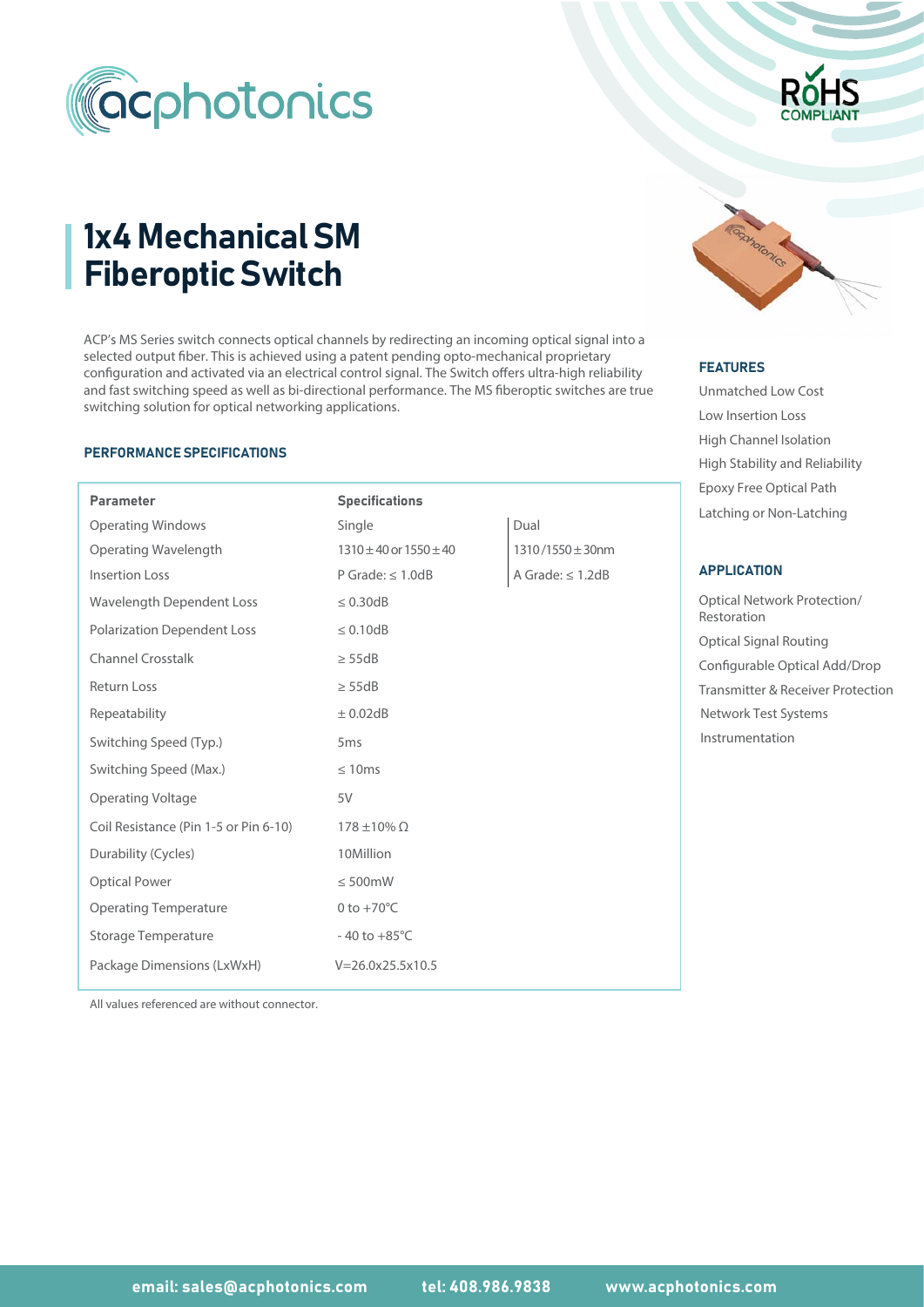





#### MECHANICAL DIMENSIONS

V Package



#### PORT CONFIGURATIONS